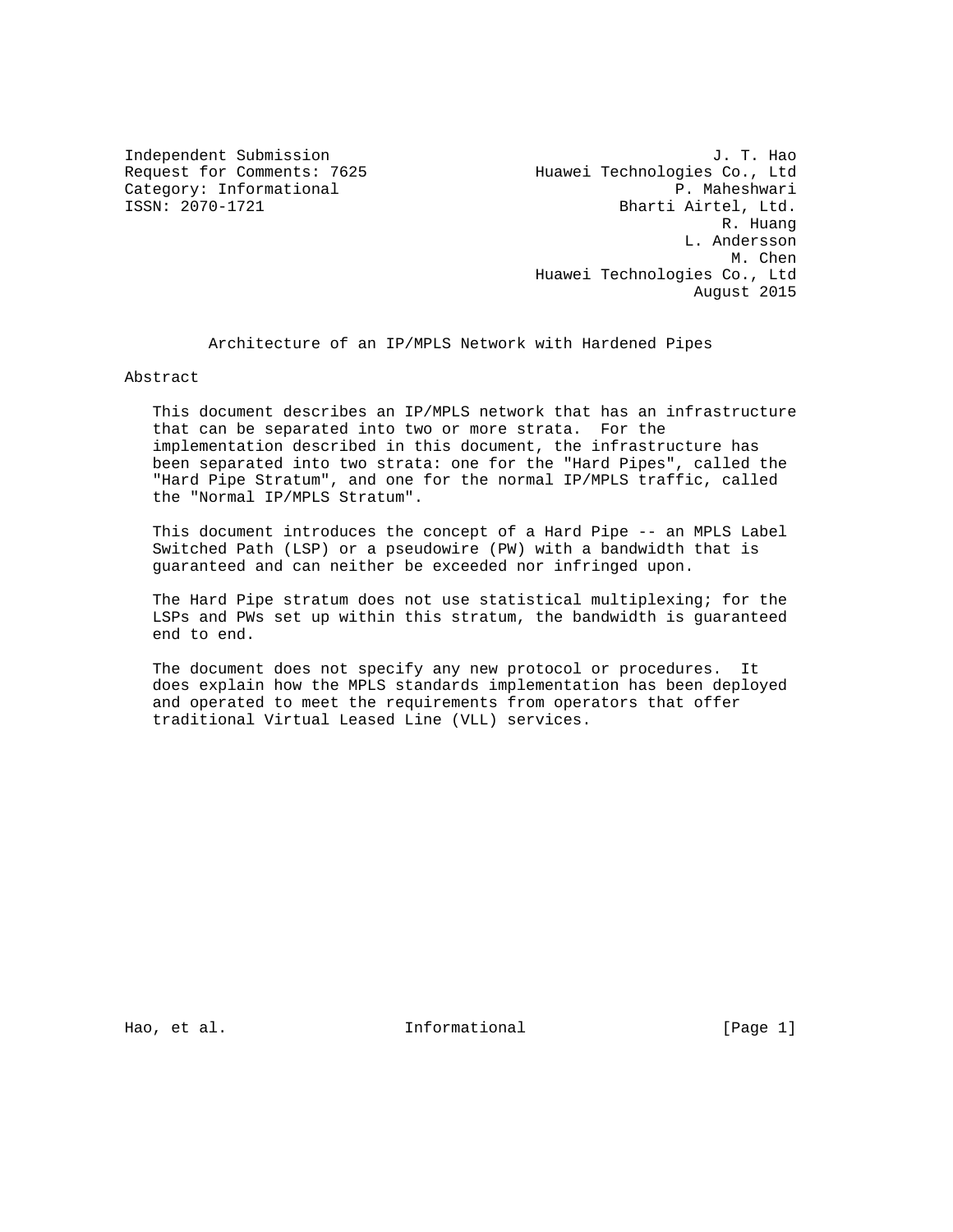Status of This Memo

 This document is not an Internet Standards Track specification; it is published for informational purposes.

 This is a contribution to the RFC Series, independently of any other RFC stream. The RFC Editor has chosen to publish this document at its discretion and makes no statement about its value for implementation or deployment. Documents approved for publication by the RFC Editor are not a candidate for any level of Internet Standard; see Section 2 of RFC 5741.

 Information about the current status of this document, any errata, and how to provide feedback on it may be obtained at http://www.rfc-editor.org/info/rfc7625.

Copyright Notice

 Copyright (c) 2015 IETF Trust and the persons identified as the document authors. All rights reserved.

 This document is subject to BCP 78 and the IETF Trust's Legal Provisions Relating to IETF Documents (http://trustee.ietf.org/license-info) in effect on the date of publication of this document. Please review these documents carefully, as they describe your rights and restrictions with respect to this document.

Hao, et al. 10 metal informational 1 metal [Page 2]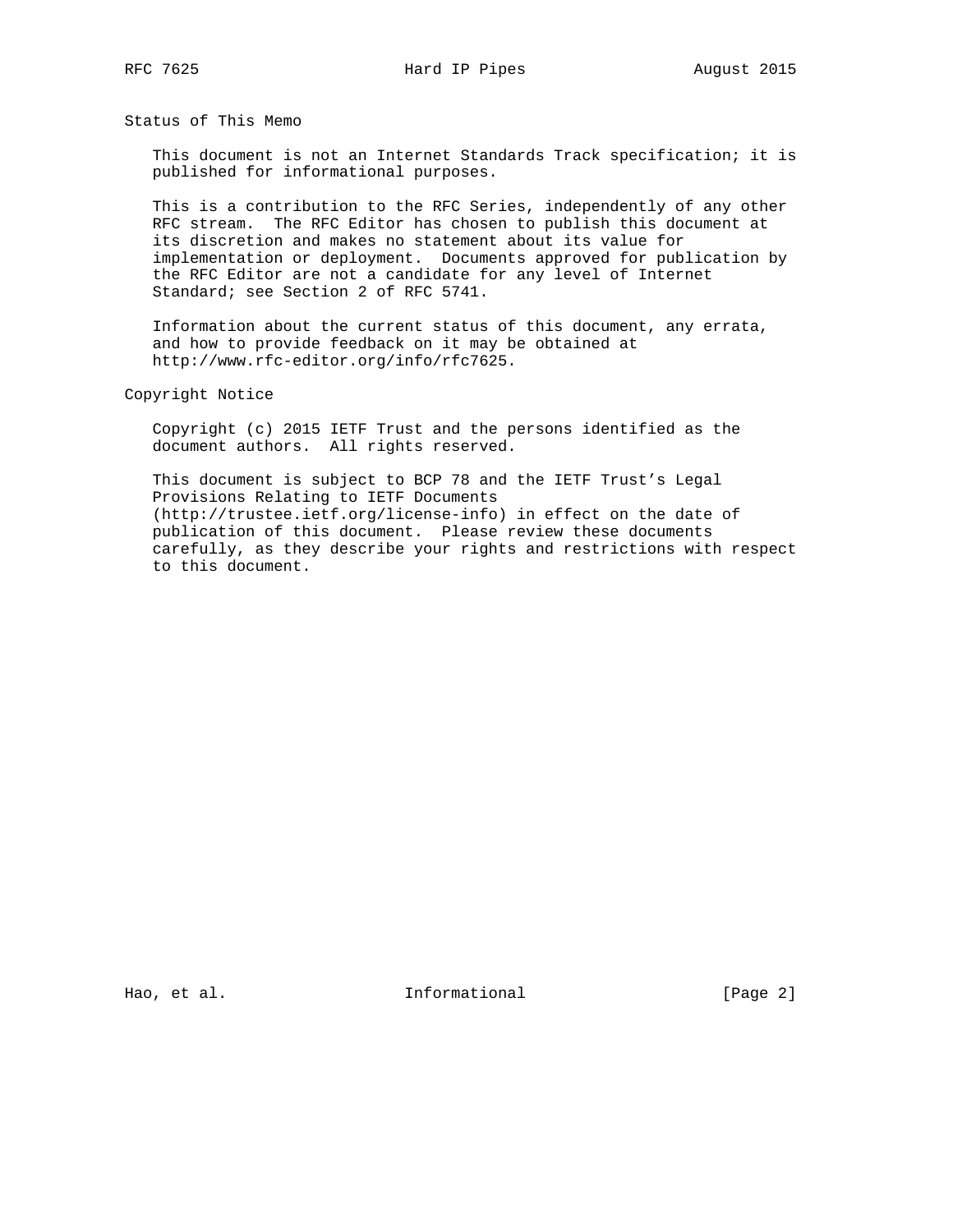Table of Contents

|                | Introduction $\ldots \ldots \ldots \ldots \ldots \ldots \ldots \ldots$ |                   |
|----------------|------------------------------------------------------------------------|-------------------|
|                |                                                                        | 4                 |
| 1.2.           |                                                                        | 4                 |
|                |                                                                        | 5                 |
| 2.1.           | The Physical Network                                                   | 6                 |
| 2.2.           | The Hard Pipe Stratum                                                  | 6                 |
| 2.3.           | The Normal IP/MPLS Stratum                                             | 7                 |
| 2.4.           |                                                                        | 7                 |
|                | 3. Configuring the Leased Lines in the Hard Pipe Stratum               | 8                 |
| 4 <sub>1</sub> | Efficient State Management                                             | $\mathsf{Q}$      |
|                | 4.1. State in the Forwarding Plane                                     | 9                 |
| 4.2.           | State in the NMS/Controller                                            | 10                |
|                | 4.3. Annotations for Configuring Leased Lines                          | 10                |
| 5.             |                                                                        | $12 \overline{ }$ |
| б.             |                                                                        | 13                |
|                |                                                                        | 13                |
| $\mathsf{R}$   |                                                                        | 13                |
|                |                                                                        | 14                |
|                |                                                                        | 15                |

### 1. Introduction

 IP leased line services, Ethernet Private Line (EPL), and Time- Division Multiplexed (TDM) leased line services are commonly offered by operators worldwide.

 There are customers, e.g., many enterprises, that insist on TDM leased line services. They do so regardless of the fact that the same operators often offer IP leased line services and EPL services at a lower price and with a guaranteed bandwidth.

 Today we see a trend that TDM (in particular, Synchronous Digital Hierarchy / Synchronous Optical Network (SDH/SONET)) networks are gradually carrying less and less traffic, and many operators want to shut their TDM networks down to reduce costs.

 In light of these trends, vendors and operators have built and deployed the Hard Pipe service described in this document. It is a way to introduce leased line service with the same characteristics as TDM leased line services in IP/MPLS networks.

 Even if leased line has been the initial motivation to define the Hard Pipe technology, the Hard Pipe is by no means limited to support leased line services. When guaranteed bandwidth is the priority,

Hao, et al. 10 mm informational 11 mm informational [Page 3]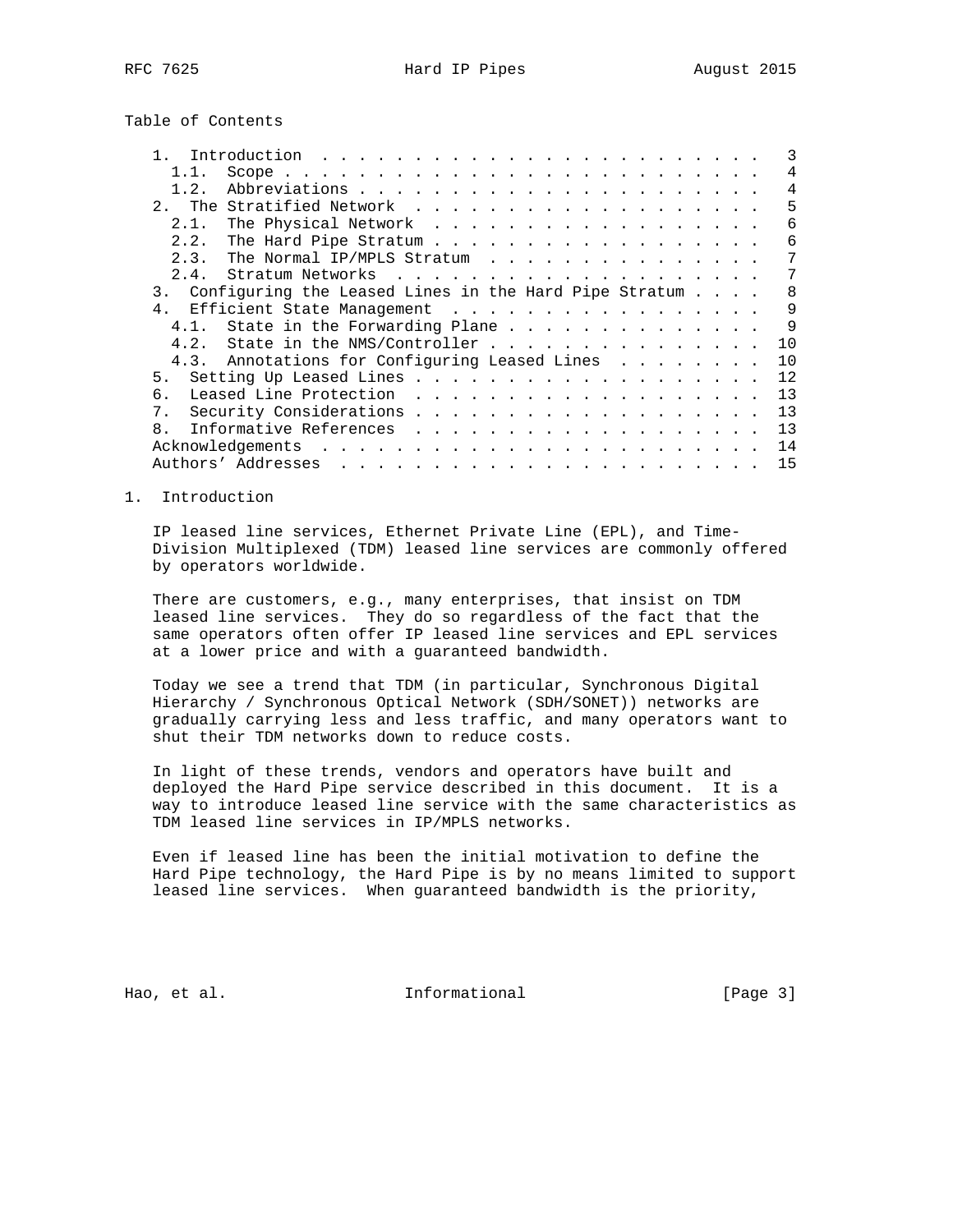Virtual Private Wire Services (VPWS), Virtual Private LAN Services (VPLS), L3 Virtual Private Networks (L3VPN), and IP-only Private LAN Services can be mapped to a tunnel in the Hard Pipe stratum.

 EPL and Ethernet Private LAN (EPLAN) are out of scope for this document.

 Virtual Leased Line service is used in examples throughout this document.

 The solution soon to be deployed has an Ethernet infrastructure that has been split into two parallel logical networks -- two parallel strata. The first stratum -- the Hard Pipe Stratum -- does not use statistical multiplexing, and bandwidth is guaranteed end to end. The second stratum -- the Normal IP/MPLS Stratum -- works as a normal IP/MPLS network. The two strata share the same physical network, i.e., routers and links, but the resource reserved for the Hard Pipe stratum will never be preempted by the Normal IP/MPLS stratum.

 The routers will handle the traffic belonging to one stratum differently from how traffic from the other stratum is handled. This separation in traffic handling is based on support in hardware.

 The reader of this document is assumed to be familiar with RFC 3031 [RFC3031] and RFC 5921 [RFC5921].

1.1. Scope

This document has the following purposes:

- o to introduce a two strata IP/MPLS network: the purpose of one of the strata is to provide capabilities for services that are, from a customer's point of view, functionally identical to TDM-like leased lines; and
- o to indicate how a router differentiates the traffic of the two strata.
- 1.2. Abbreviations
	- CC: Continuity Check
	- CV: Connection Verification
	- L-label: Leased Line label
	- LSP: Label Switched Path

Hao, et al. **Informational** [Page 4]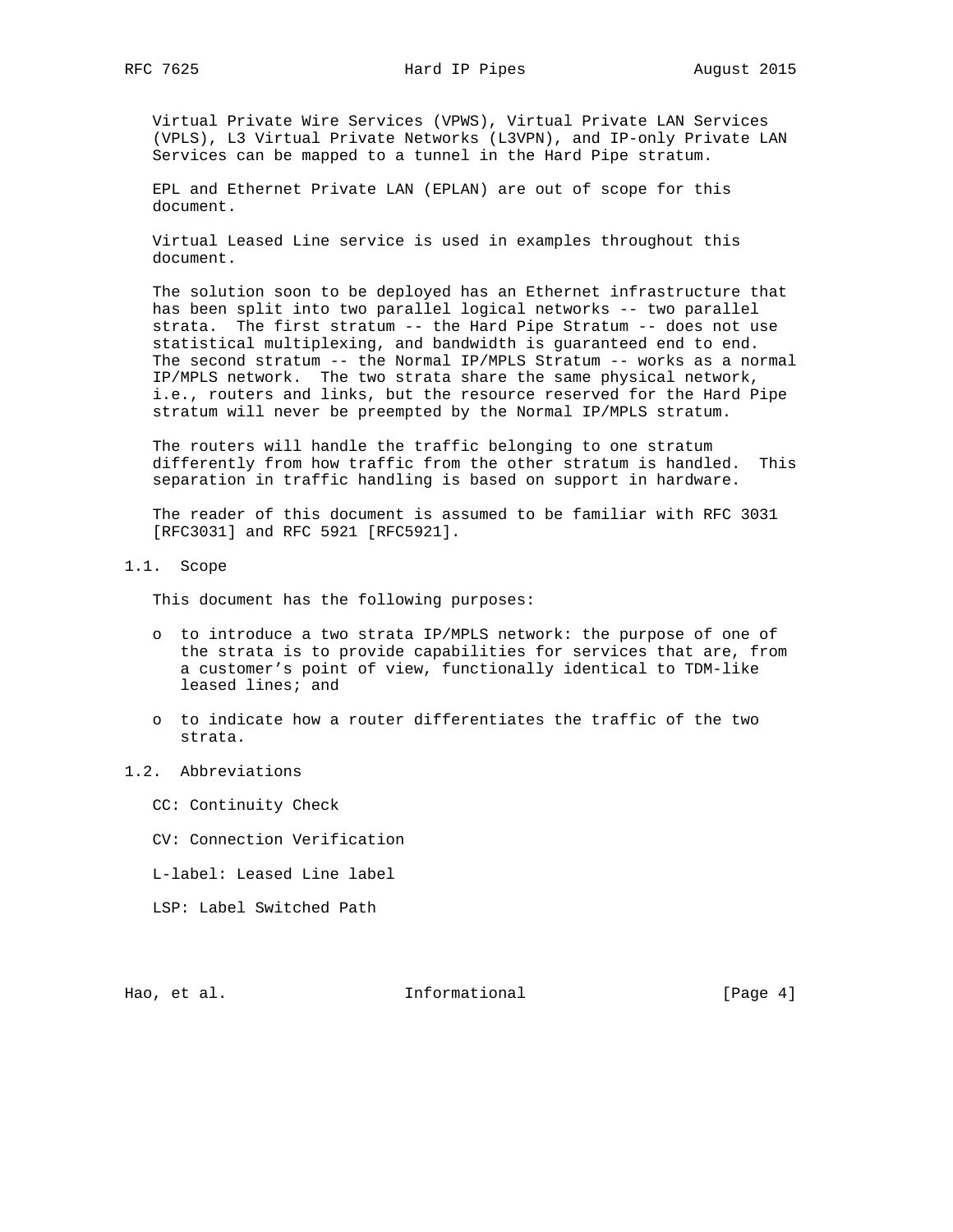LSR: Label Switching Router MPLS-TP: MPLS Transport Profile NMS: Network Management System OAM: Operations, Administration, and Maintenance P: Provider Router PE: Provider Edge Router PW: Pseudowire T-label: Tunnel label TDM: Time-Division Multiplexing tLDP: Targeted LDP VLL: Virtual Leased Line VPLS: Virtual Private LAN Service VPWS: Virtual Private Wire Service

2. The Stratified Network

 The concept of stratified or strata networks has been around for some time. It appears to have different meaning in different contexts. The way we use the concept is that we logically assign certain characteristics to part of the network. The part of the network that has the special characteristics form one stratum, and the "remainder" forms a second stratum. The network described in this document uses a single link-layer technology, Ethernet.

 In many cases, a whole physical interface is assigned to a single hard stratum, especially in the scenario where there are many physical links between two nodes.

 This document does not address the network configuration possibilities for Hard Pipe and IP/MPLS strata in detail. There are configuration options, the basic configuration is that one Hard Pipe stratum and one IP/MPLS stratum are provisioned.

Hao, et al. Informational [Page 5]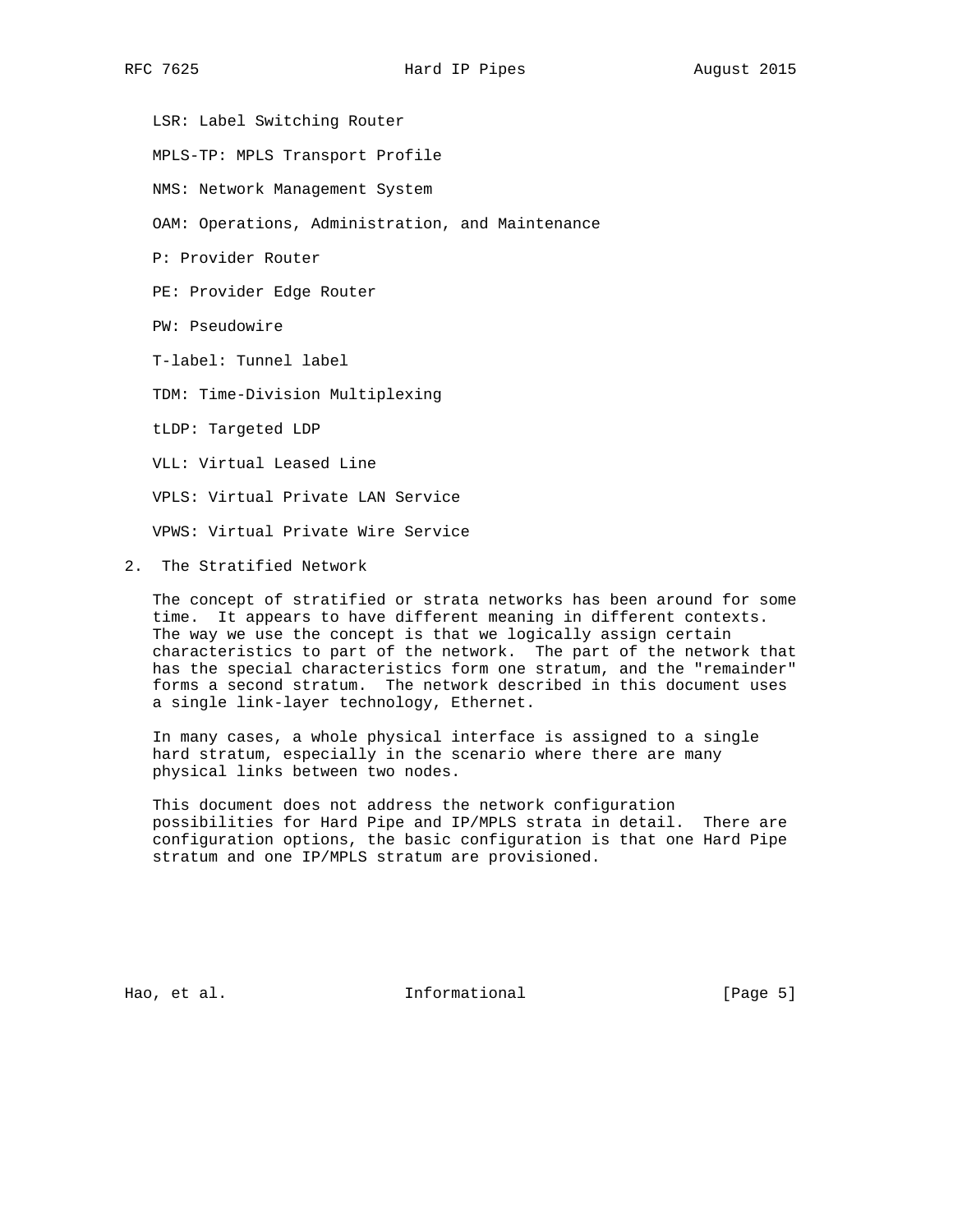However, it is also possible to provision more than one Hard Pipe stratum, e.g., if customers want enhanced separation for their leased line. Even though the main driver for the Hard Pipe technology is the leased lines, any service for which an operator does not want to use statistical multiplexing will benefit from using the Hard Pipes.

### 2.1. The Physical Network

 Consider a network with 10 routers and all the links between are 10G Ethernet, such as shown in Figure 1. This is the network topology we've used for this model and also (with topology variations) in our first deployment.



Figure 1

 In this document, we use the terms "traffic matrix" or "estimated traffic matrix" to indicate an estimate of how much traffic will flow between the ingress and egress (PE) nodes. This may be translated into how much bandwidth is needed per link in the Hard Pipe stratum.

### 2.2. The Hard Pipe Stratum

 When the intention is to define a Hard Pipe stratum, it is, for example, possible to start from an estimated traffic matrix to estimate how much bandwidth to reserve on the links of the Ethernet link-layer network for the Hard Pipes.

 Note that the implication is that the normal traffic gets the remainder of the available bandwidth. Thus, the link-layer network will be split into two logical networks, or two strata -- one stratum for the hardened pipe network and the other for the "normal" IP and MPLS traffic. This is shown in Figures 2 and 3.

Hao, et al. Informational [Page 6]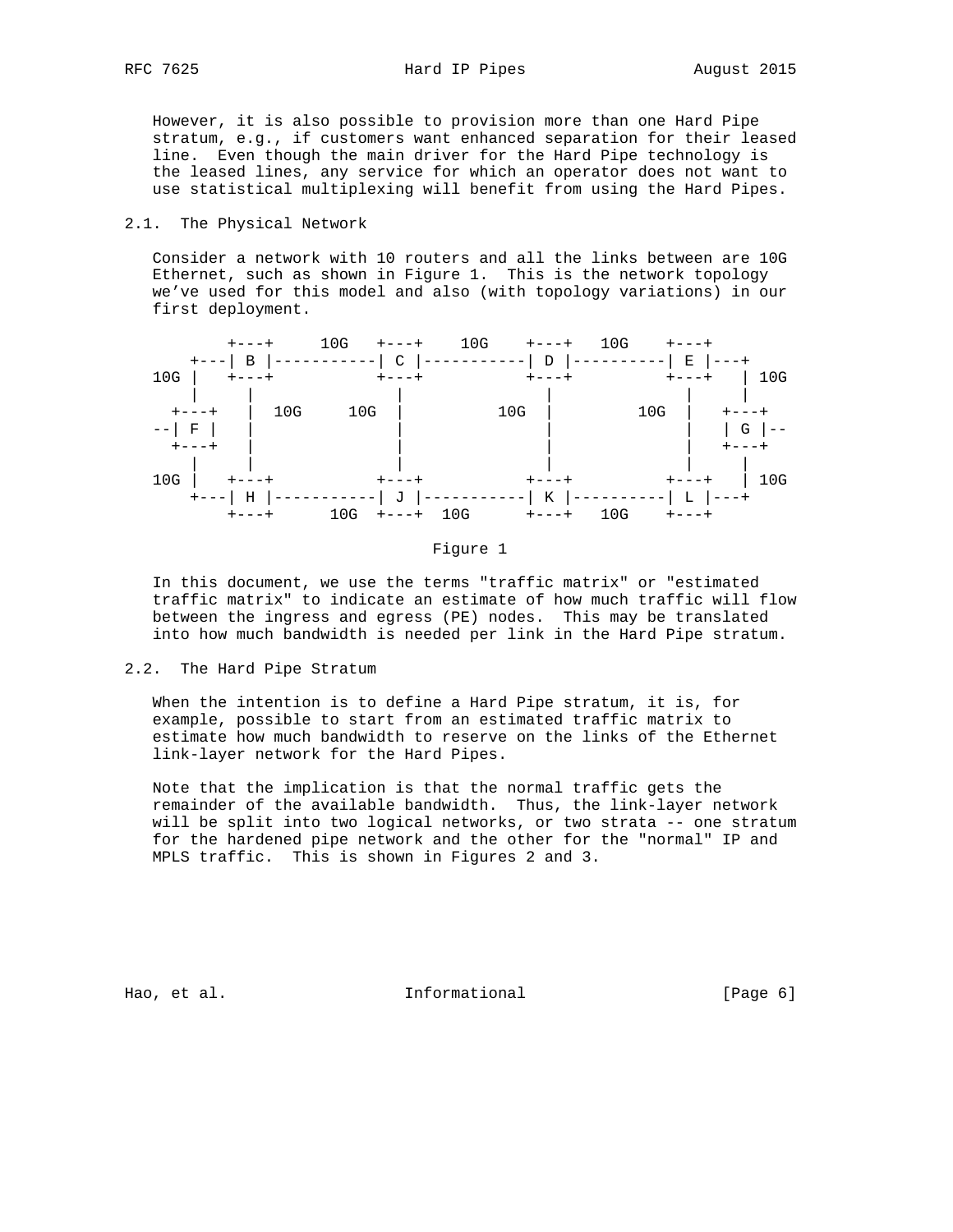

Figure 2: The Hard Pipe Stratum

 It is worth noting that even if the figures in this document are drawn to indicate "bandwidth on the link", the only bandwidth information that the nodes have available is the bandwidth assigned to the Hard Pipe stratum and the Normal IP/MPLS stratum. All other information is kept on the NMS/Controller. The NMS/Controller keeps a global bandwidth resource table for the Hard Pipe stratum.

2.3. The Normal IP/MPLS Stratum

 Given that the starting point is the physical network in Figure 1 and the Hard Pipe stratum as defined in Figure 2, the Normal IP/MPLS stratum will look as is shown in Figure 3:



Figure 3: The Normal IP/MPLS Stratum

# 2.4. Stratum Networks

 In this document, the concept of stratum network is used to indicate basically parallel logical networks with strictly separated resources. Traffic sent over one stratum network can not infringe on traffic in the other stratum network.

Hao, et al. Informational [Page 7]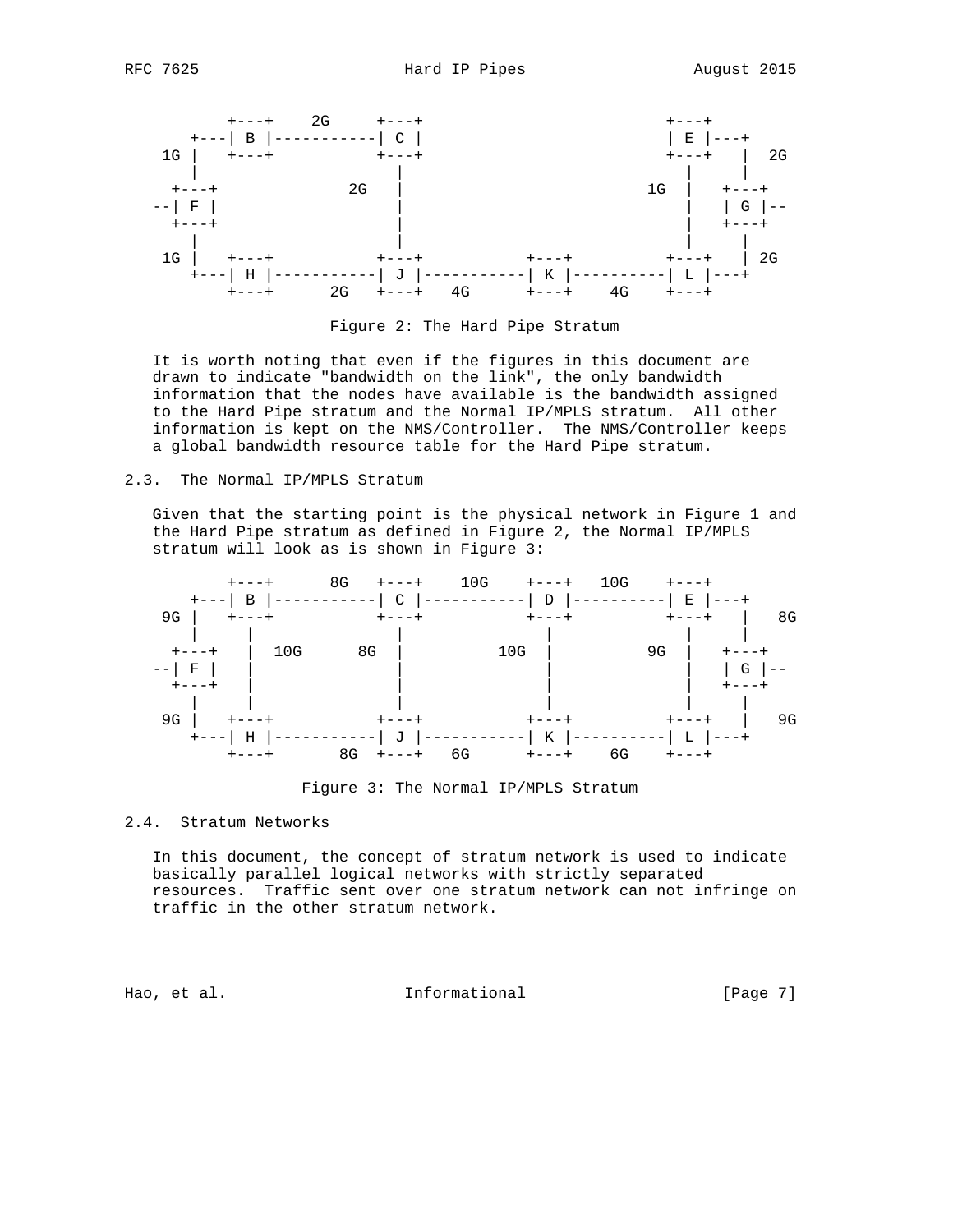In the case described here, all the traffic in the Hard Pipe stratum is MPLS encapsulated. A number of the labels have been set aside so other applications can't allocate them and so the routers recognize them as belonging to the Hard Pipe application.

3. Configuring the Leased Lines in the Hard Pipe Stratum

 When the strata are provisioned, the IP/MPLS stratum is set up exactly as any other IP/MPLS network. The one small difference between provisioning the Hard Pipe stratum and the IP/MPLS stratum is that no overbooking is done for the Hard Pipe stratum.

 Overbooking and/or congestion in the IP/MPLS stratum can not affect the Hard Pipe stratum.

 All labels used for the Hard Pipe stratum are "Configured Labels", i.e., labels that are provisioned and reclaimed by management actions. These management actions can be by manual actions or by an NMS/Controller or a centralized controller. For the size of network being deployed, manual configuration is not practical; we are both provisioning and reclaiming a label from an NMS/Controller.

- o If an operator wants to set up a leased line, it is first checked if there is a path available in the Hard Pipe stratum that matches the criteria (e.g., bandwidth) for the requested leased line.
	- \* If such a path does exist, it is checked if there is a matching MPLS tunnel available over that path.
		- + If such a tunnel exists, it is used to establish the leased line by adding L-labels forming an LSP that are carried by the tunnel. L-labels are known only by the ingress and egress LSRs. They are local to the endpoints the same way that the label signaled by Targeted LDP (tLDP) is local to the endpoints of a targeted session LSP. (Here, "Targeted LDP" means LDP as defined in RFC 5036 [RFC5036], using Targeted Hello messages.)

 At the same time, the available bandwidth in the Hard Pipe stratum is decremented by the bandwidth that is needed for the leased line for every hop across this stratum in the global resource table (for the Hard Pipe stratum).

 + If such a tunnel does not exist, it can be established so that the leased line can be set up as above.

Hao, et al. Informational [Page 8]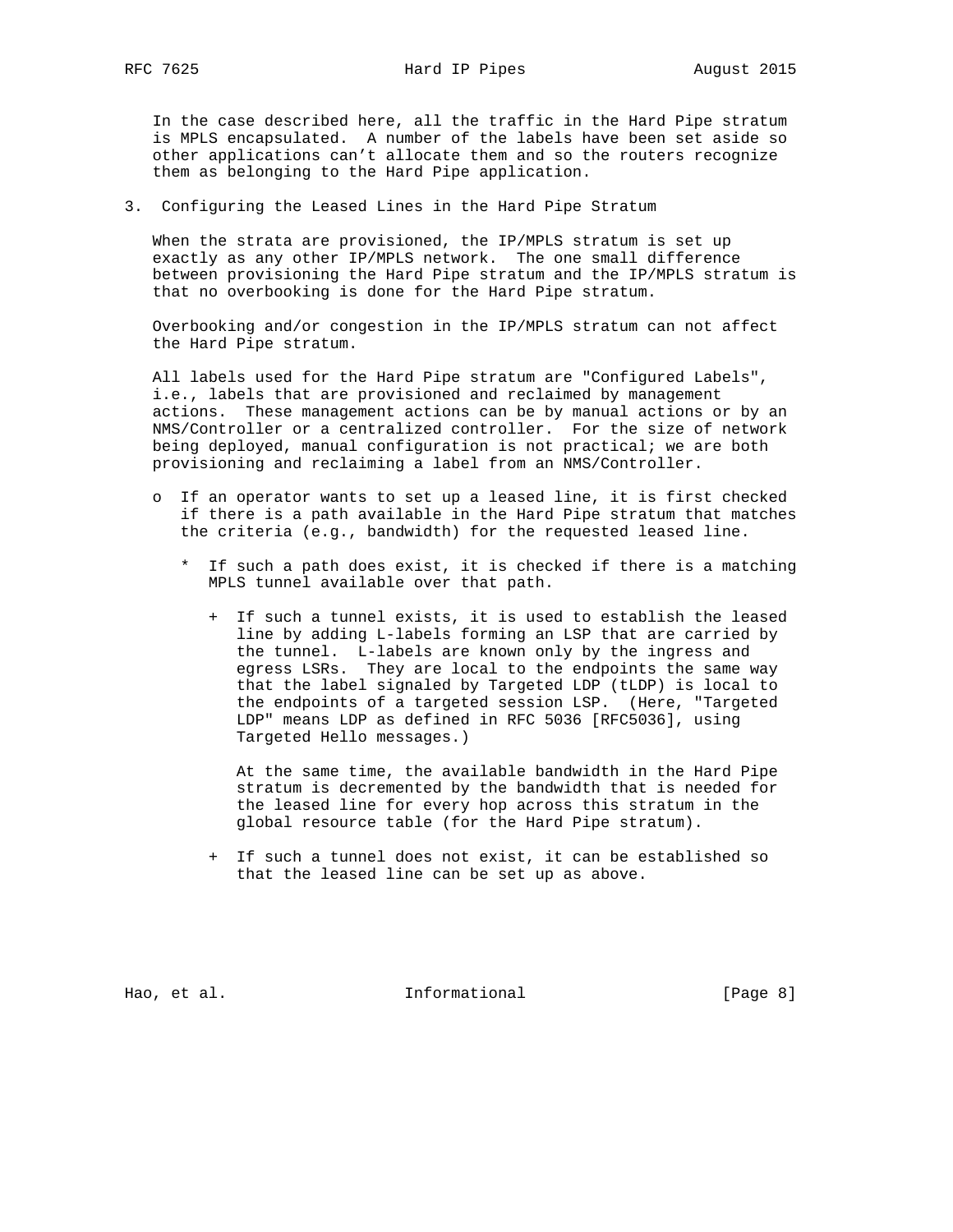RFC 7625 **Hard IP Pipes** August 2015

- \* If the path does not exist (not enough bandwidth in the Hard Pipe stratum for the leased line), available bandwidth on the links is checked to see if the stratum can be expanded to accommodate such a path.
	- + If the Hard Pipe stratum can be expanded, this is done and the tunnel for the leased line is established as described above.

 It is likely that other modifications of the Hard Pipe stratum, e.g., consolidating already set up Hard IP tunnels on to existing links so that room for new leased lines are created, may have implications that go well outside the leased line service, and it is currently not viewed as a fully automated operation.

 + If it is not possible to expand the Hard Pipe stratum to accommodate the new path, set up of the leased line will need to be declined.

 Thus, given the existence of a viable Hard Pipe stratum, leased lines are configured in two very simple steps. First, establish a hop-by hop tunnel (T-labels), and second, configure the leased lines (L-labels). The T-labels need to be configured on both the PE and P routers while L-labels only need to be configured on the PE routers.

 Note that L-labels may be used for normal IP service [RFC3031], BGP/MPLS VPNs [RFC4364], or PWs [RFC3985].

4. Efficient State Management

 The system as described here generates a very small amount of state, and most of it is kept in the NMS/Controller.

4.1. State in the Forwarding Plane

The only configured information that is actually kept on the LSRs is

- o the information needed for the label swapping procedures, i.e., incoming label to outgoing label and port, and whether the label belongs to the set of labels that are set aside for the Hard Pipe stratum tunnels; and
- o the bandwidth available for the Hard Pipe stratum and the Normal IP/MPLS stratum.

Hao, et al. Informational [Page 9]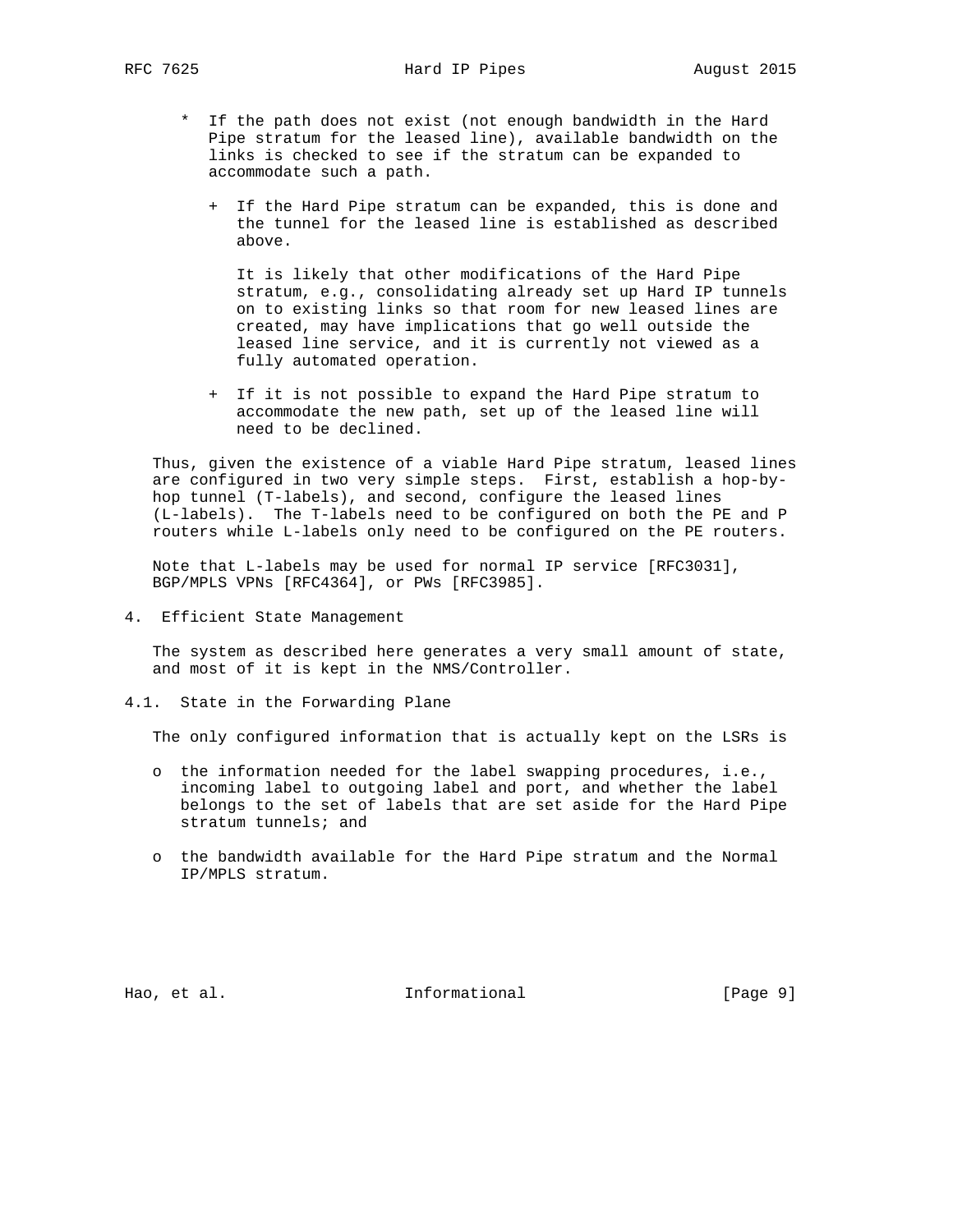4.2. State in the NMS/Controller

The following state needs to be kept in the NMS/Controller:

- o the topology and bandwidth resources available in the Hard Pipe network; see Figure 2.
- o the total and available bandwidth per link in the Hard Pipe network; see Figure 4.
- o the T-label mappings; see Figure 5.
- o the L-label mappings; see Figure 6.
- o the reserved bandwidth, as well as other constraints and the path per L-label.
- 4.3. Annotations for Configuring Leased Lines

 The annotations given below are neither a programming guideline nor an indication how this architecture could be implemented. It is rather an indication of how much data needs to be saved for each stratum and leased line, as well as where this data could be stored.

 Considering the Hard Pipe stratum as it has been outlined in Figure 2, there is actually some additional information related to the Hard Pipe stratum that not is shown in the figure.

Looking explicitly on the link between LSR J and K we find:

| $+ - - - +$ |           |  |
|-------------|-----------|--|
|             |           |  |
| $+ - - - +$ |           |  |
|             | $[4.0]$ G |  |

#### Figure 4

 The annotation [4,0]G means that 4G is allocated to the stratum on the link between J and K, and of these, 0G has been allocated to a service.

Hao, et al. 10 metal informational and the same state of the set of the set of the set of the set of the set o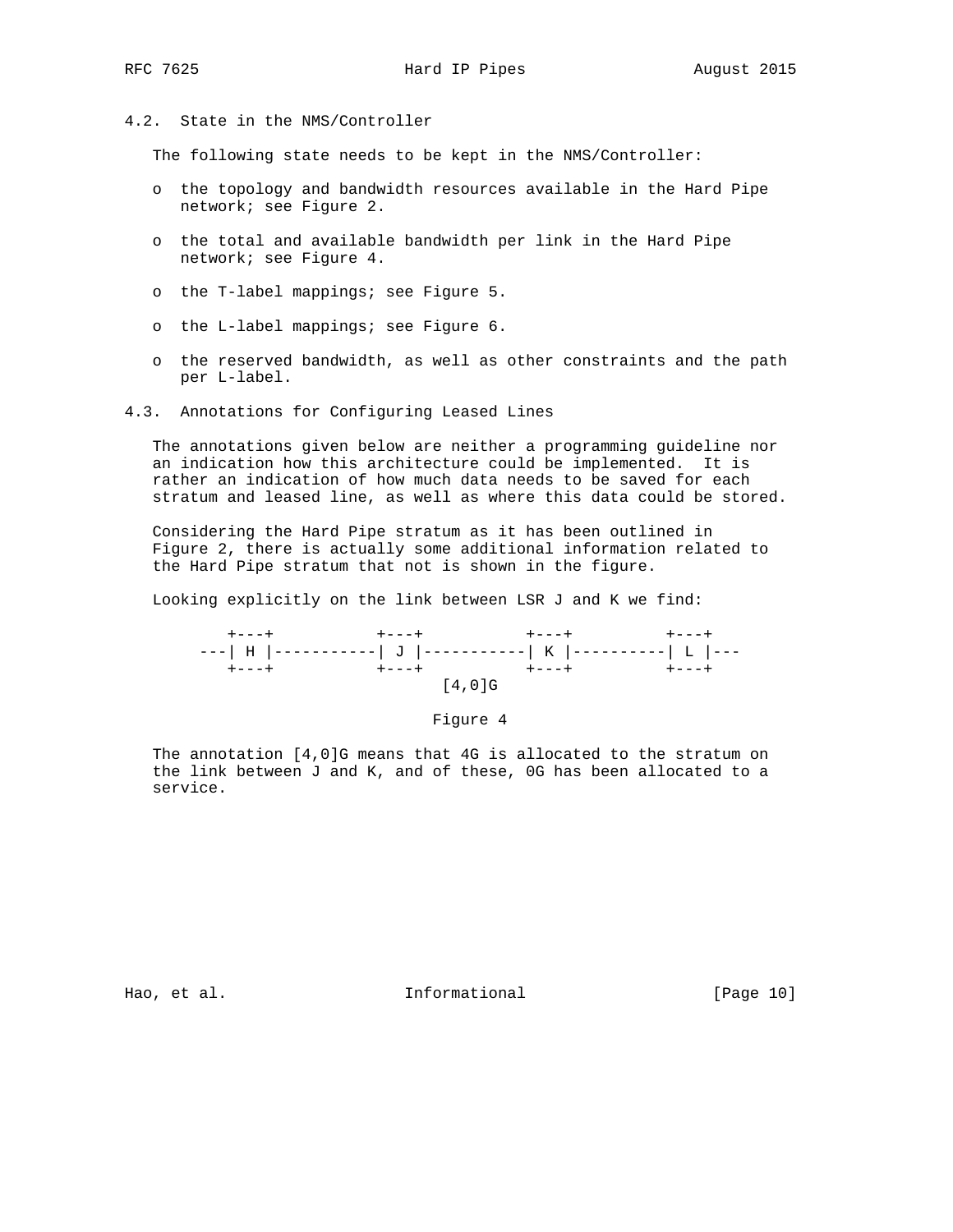If we were to allocate two tunnels labels from the labels that have been configured to work within the Hard Pipe stratum, the resource view would look like this:



### Figure 5

 Note that allocating the tunnel labels does not reserve bandwidth for the tunnel from the Hard Pipe stratum.

When the L-labels are assigned, this will consume bandwidth; so we need to keep track of the bandwidth per leased line and the total of bandwidth allocated from the Hard Pipe stratum.

The annotation for the link between J and K could look like this:

 +---+ +---+ +---+ +---+ ---| H |-----------| J |-----------| K |----------| L |--- +---+ +---+ +---+ +---+ [4,1.5]G, T1, L1 [.5], L2 [.5], T2, L1 [.5]

#### Figure 6

 The line [4,1.5]G, T1, L1 [.5], L2 [.5], T2, L1 [.5] would be interpreted as follows:

 The Hard Pipe stratum link between nodes J and K has 4G bandwidth allocated; of the total bandwidth, 1.5G is allocated for leased lines.

 Tunnel label T1 carries two leased lines, each of 0.5G, and tunnel label T2 carries a third leased line of 0.5G.

 Note that it is not necessary to keep this information in the nodes; it is held within the NMS/Controller. Also, it is not necessary to keep the bandwidth per leased line, but some operations are simplified (e.g., removing a leased line) if this is done.

Hao, et al. Informational [Page 11]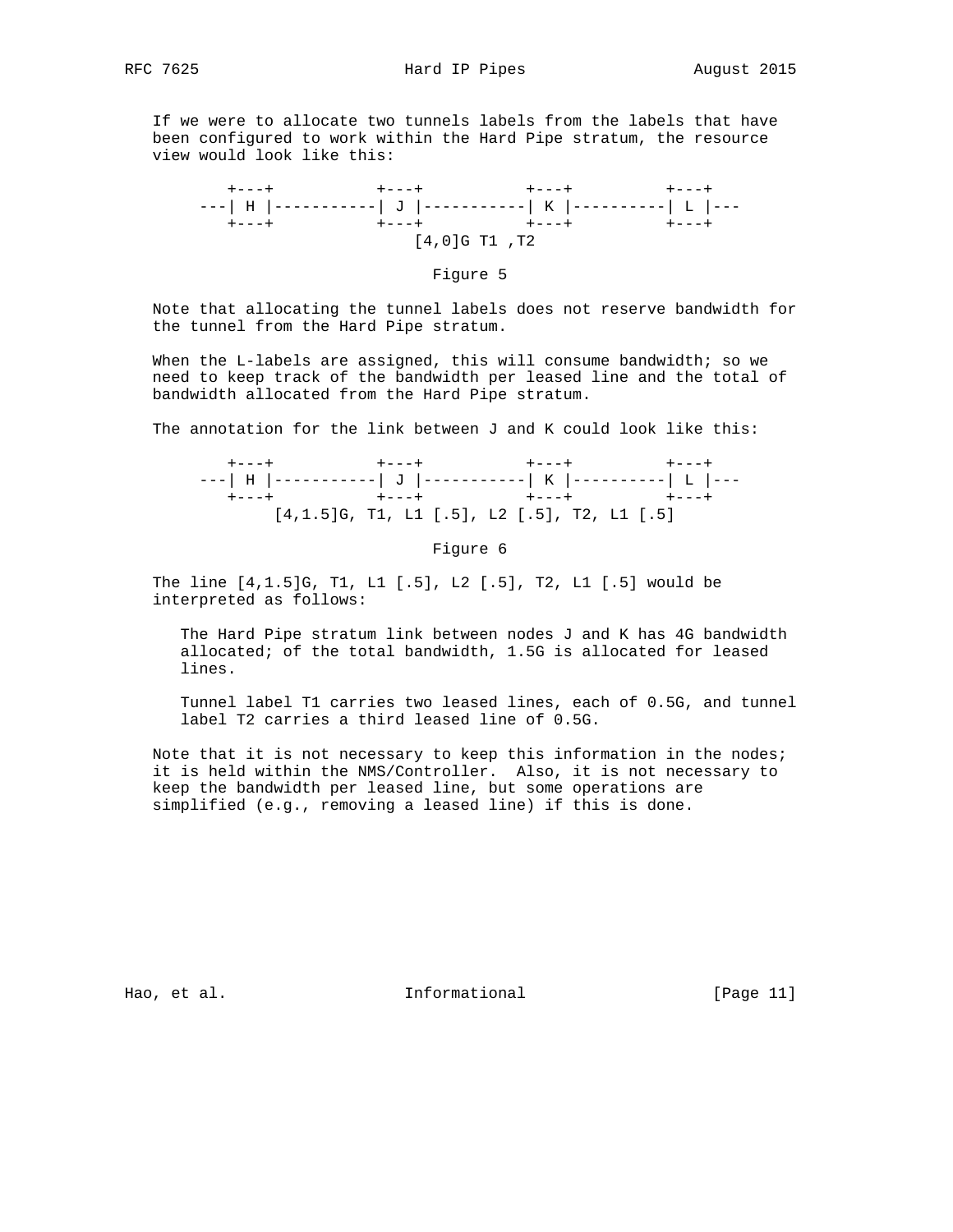### 5. Setting Up Leased Lines

 Consider the case where an operator wants to set up a leased line of 0.4G from F to G in the Hard Pipe stratum in Figure 2.

 Since there are no constraints other than bandwidth and ingress and egress PEs, the shortest path will be chosen. A tunnel will be configured from F to G over the nodes F, H, J, K, L, and G, and a Leased Line label (a) will be configured on F and G, and the available resources will be recalculated.

 A second leased line of 0.3G between the same PEs is easily configured by adding a new Leased Line label (b) at the ingress and egress PEs.

 After these operations, a view of the Hard Pipe stratum resources (available bandwidth) would look like this:



Figure 7: The Hard Pipe Stratum after Operations

 If the operator now wishes to establish a new leased line with the criteria being that it should originate from F and terminate at G, have 0.4G bandwidth, and pass through node E, then analysis of the Hard Pipe stratum (after establishing the first two listed lines) and the criteria for the new leased line would give the following:

- o The existing tunnel cannot be used since it does not pass through E; a new tunnel need to be established.
- o The hop from F to H cannot be used since the available bandwidth is insufficient.
- o Since no existing tunnels meet the criteria requested, a new tunnel will be set up from F, to B, C, J, K, L, E (the criteria to pass through E), and to G.

Hao, et al. Informational [Page 12]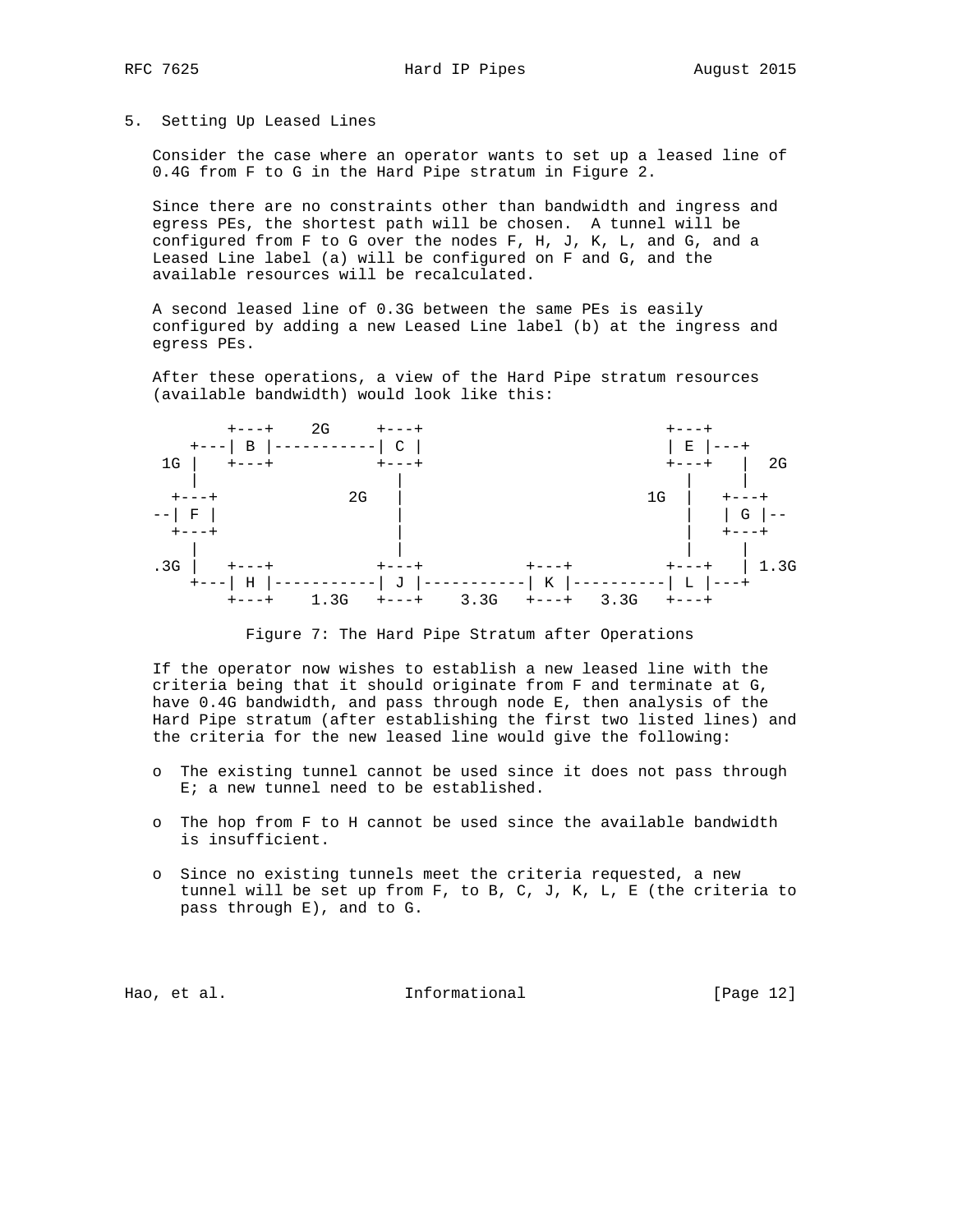RFC 7625 **Hard IP Pipes** August 2015

 A new L-label (c) to be carried over T2 will be configured on F and G, and the available resources of the Hard Pipe stratum will be recalculated.

6. Leased Line Protection

 This leased line service uses the MPLS Transport Profile (MPLS-TP) line protection as it is defined in RFC 6378 [RFC6378] and is updated as specified in RFC 7271 [RFC7271] and RFC 7324 [RFC7324]

 The CV and CC are run over the tunnels between the Maintenance Entity Group End Points (MEP) at each end, i.e., the entire tunnel is protected end to end.

 In general, all of the MPLS-TP Operations, Administration, and Maintenance (OAM) as defined in RFC 6371 [RFC6371] is v applicable.

7. Security Considerations

 The security considerations as defined in "Security Framework for MPLS and GMPLS Networks" (RFC 5920 [RFC5920]) and "MPLS Transport Profile (MPLS-TP) Security Framework" (RFC 6941 [RFC6941]) apply to this document.

- 8. Informative References
	- [RFC3031] Rosen, E., Viswanathan, A., and R. Callon, "Multiprotocol Label Switching Architecture", RFC 3031, DOI 10.17487/RFC3031, January 2001, <http://www.rfc-editor.org/info/rfc3031>.
	- [RFC3985] Bryant, S., Ed. and P. Pate, Ed., "Pseudo Wire Emulation Edge-to-Edge (PWE3) Architecture", RFC 3985, DOI 10.17487/RFC3985, March 2005, <http://www.rfc-editor.org/info/rfc3985>.
	- [RFC4364] Rosen, E. and Y. Rekhter, "BGP/MPLS IP Virtual Private Networks (VPNs)", RFC 4364, DOI 10.17487/RFC4364, February 2006, <http://www.rfc-editor.org/info/rfc4364>.
	- [RFC5036] Andersson, L., Ed., Minei, I., Ed., and B. Thomas, Ed., "LDP Specification", RFC 5036, DOI 10.17487/RFC5036, October 2007, <http://www.rfc-editor.org/info/rfc5036>.
	- [RFC5920] Fang, L., Ed., "Security Framework for MPLS and GMPLS Networks", RFC 5920, DOI 10.17487/RFC5920, July 2010, <http://www.rfc-editor.org/info/rfc5920>.

Hao, et al. 10. Informational [Page 13]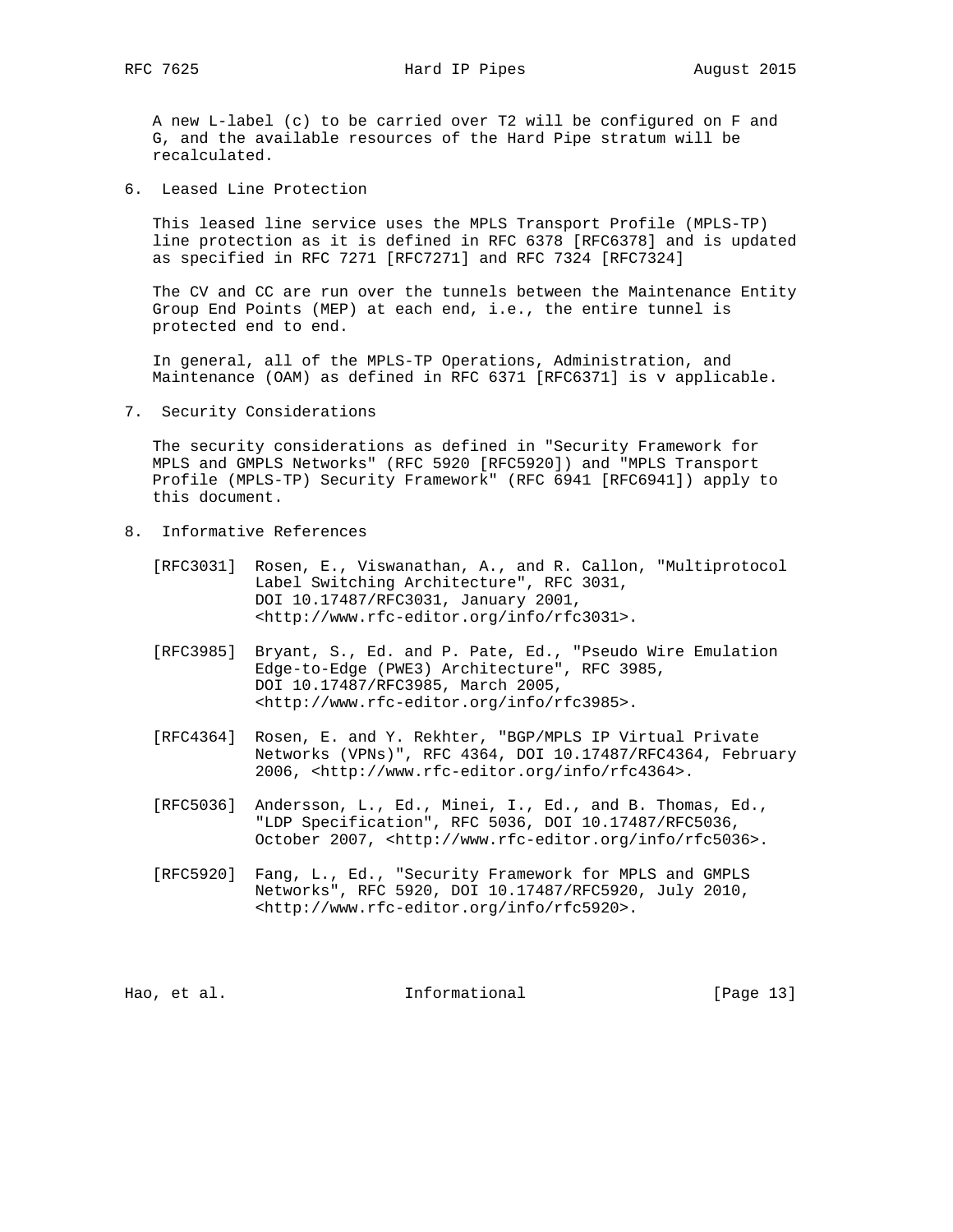- [RFC5921] Bocci, M., Ed., Bryant, S., Ed., Frost, D., Ed., Levrau, L., and L. Berger, "A Framework for MPLS in Transport Networks", RFC 5921, DOI 10.17487/RFC5921, July 2010, <http://www.rfc-editor.org/info/rfc5921>.
- [RFC6371] Busi, I., Ed. and D. Allan, Ed., "Operations, Administration, and Maintenance Framework for MPLS-Based Transport Networks", RFC 6371, DOI 10.17487/RFC6371, September 2011, <http://www.rfc-editor.org/info/rfc6371>.
- [RFC6378] Weingarten, Y., Ed., Bryant, S., Osborne, E., Sprecher, N., and A. Fulignoli, Ed., "MPLS Transport Profile (MPLS-TP) Linear Protection", RFC 6378, DOI 10.17487/RFC6378, October 2011, <http://www.rfc-editor.org/info/rfc6378>.
- [RFC6941] Fang, L., Ed., Niven-Jenkins, B., Ed., Mansfield, S., Ed., and R. Graveman, Ed., "MPLS Transport Profile (MPLS-TP) Security Framework", RFC 6941, DOI 10.17487/RFC6941, April 2013, <http://www.rfc-editor.org/info/rfc6941>.
- [RFC7271] Ryoo, J., Ed., Gray, E., Ed., van Helvoort, H., D'Alessandro, A., Cheung, T., and E. Osborne, "MPLS Transport Profile (MPLS-TP) Linear Protection to Match the Operational Expectations of Synchronous Digital Hierarchy, Optical Transport Network, and Ethernet Transport Network Operators", RFC 7271, DOI 10.17487/RFC7271, June 2014, <http://www.rfc-editor.org/info/rfc7271>.
- [RFC7324] Osborne, E., "Updates to MPLS Transport Profile Linear Protection", RFC 7324, DOI 10.17487/RFC7324, July 2014, <http://www.rfc-editor.org/info/rfc7324>.

## Acknowledgements

 The authors want to thank Andy Malis for detailed technical and language review and for valuable comments.

Hao, et al. 10. Informational [Page 14]